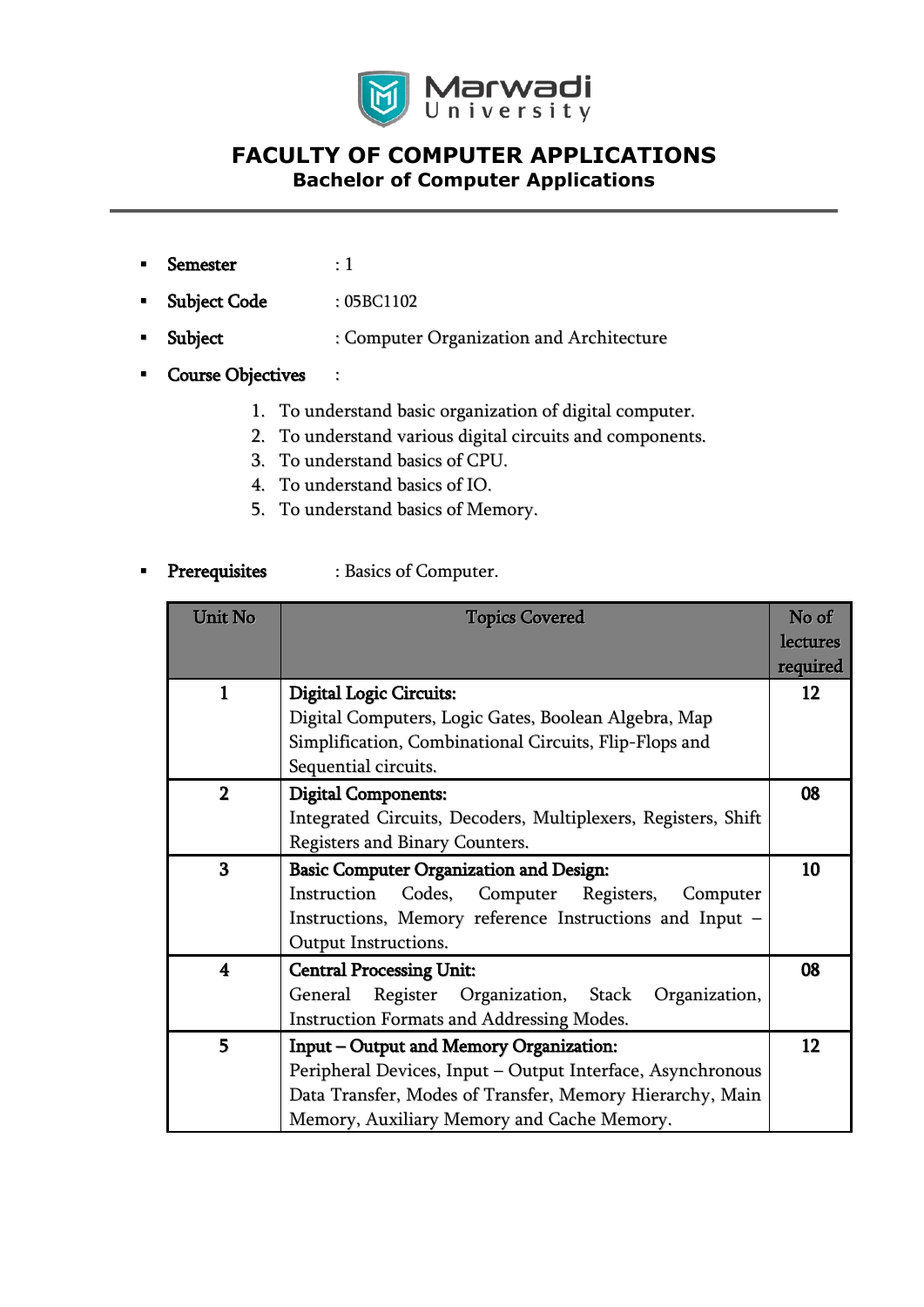

## **FACULTY OF COMPUTER APPLICATIONS Bachelor of Computer Applications**

#### Course Outcomes:

- 1. Outline the organization of a computer system in terms of its main components.
- 2. Understand the digital representation of data and differentiate between number systems and codes.
- 3. Describe laws of Boolean Algebra and their usage and understand functions of logic gates.
- 4. Understand the concept of sequential logic and combinational circuit.
- 5. Understand the concept of system memory hierarchy.

#### Text Book :

1. "Computer System Architecture", M. Morris Mano, Pearson Publication, Third Edition.

#### Reference Books :

- 1. "Computer System Architecture", John. P. Hayes, McGraw Hill Education, Third Edition.
- 2. "Computer Architecture and parallel processing", Hwang K. Briggs, McGraw Hill Education, First Edition.
- 3. "Computer Organization and Architecture", Ikvinderpal Singh, Baljinder Singh, Khanna Publishers, First Edition.
- 4. "Fundamentals of Digital Circuits", A. Anand Kumar, PHI Publishers, Second Edition.

#### Web References:

1. https://www.google.com/url?sa=t&rct=j&q=&esrc=s&source=web&cd=1&ved=2ahUK EwjezrrhmOrgAhUNk3AKHb9vAJYQFjAAegQICRAC&url=https%3A%2F%2Ffacult y.psau.edu.sa%2Ffiledownload%2Fdoc-10-pdf-d171a71acbe44cd5cd2f78a40570a069 original.pdf&usg=AOvVaw1AkKILXxtjpEJAV74qSEqv

### App References:

- 1. https://play.google.com/store/apps/details?id=com.faadooengineers.free\_computerorg anizationarch&hl=en
- 2. https://play.google.com/store/apps/details?id=com.cdac.csa&hl=en\_US